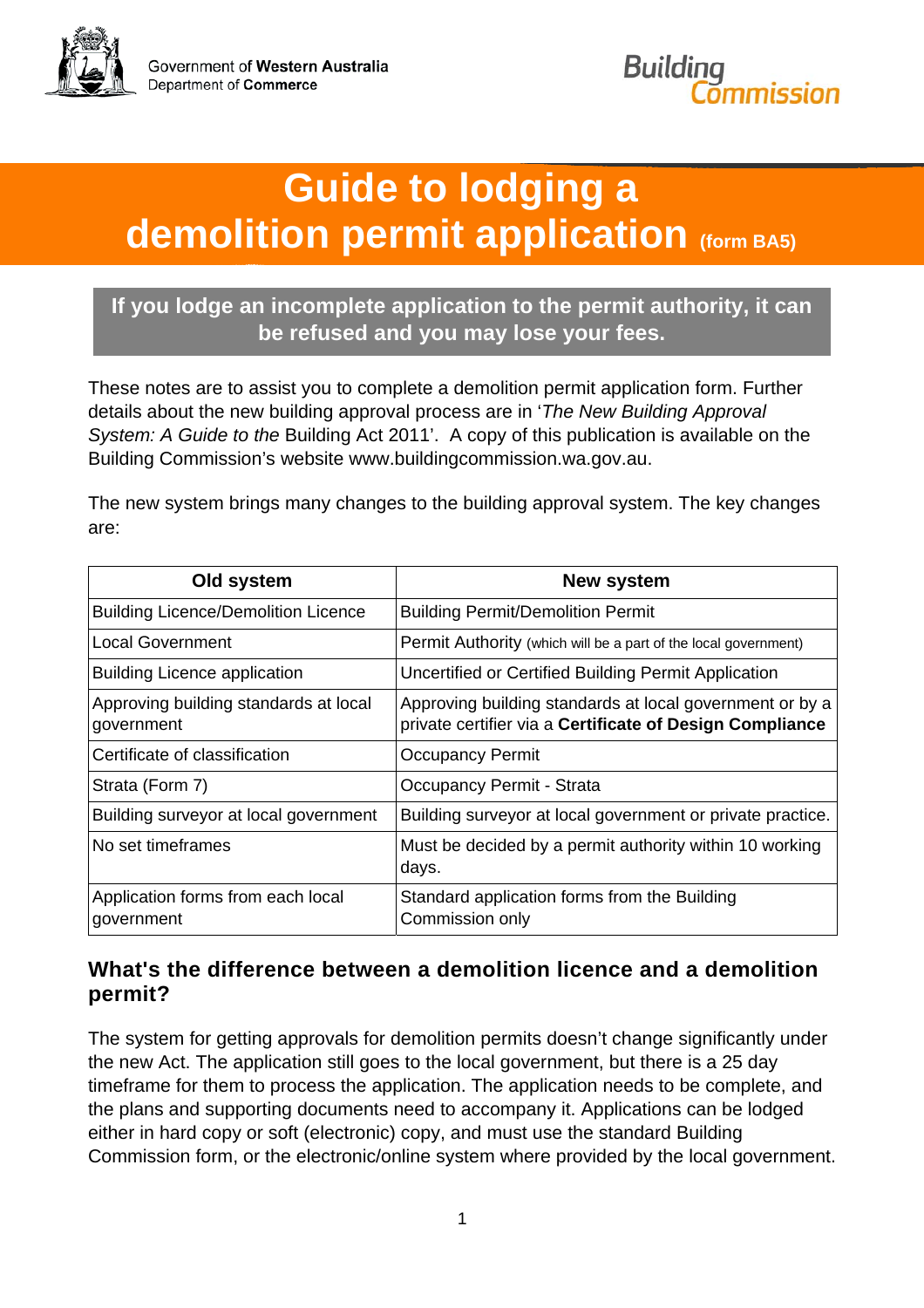#### **The process for demolition permit applications**

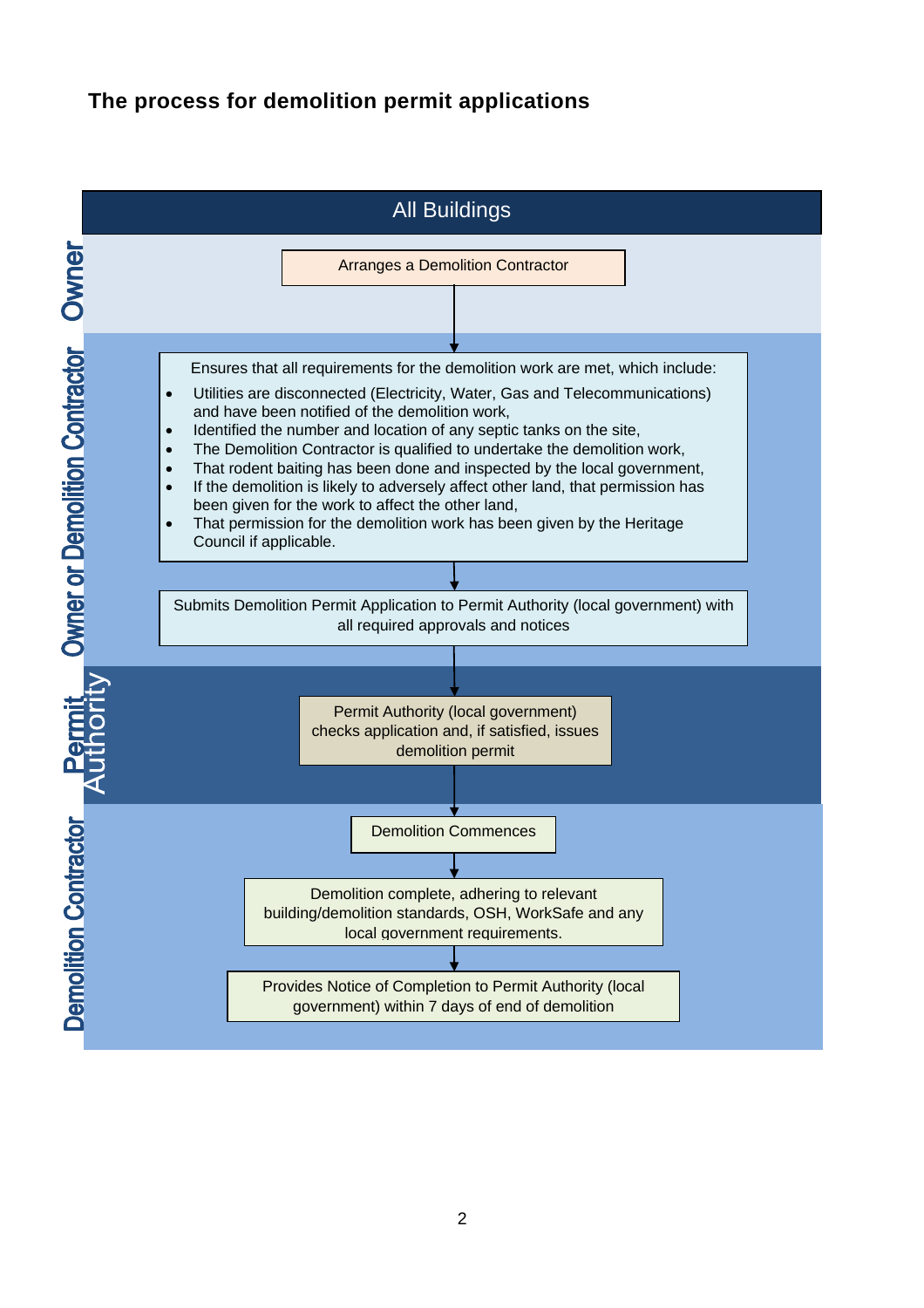### **Filling out the application form**

This section assists you in filling out the application form.

The standard Building Commission application forms will be the only forms local governments can use, unless they have an online or electronic system, where the system mirrors the fields on the application forms.

To successfully fill out a certified application form you will need to know, or have:

| <b>Description</b>                                                                                   | <b>Explanation</b>                                                                                                                                                                                                                                                                                                                                                                           |
|------------------------------------------------------------------------------------------------------|----------------------------------------------------------------------------------------------------------------------------------------------------------------------------------------------------------------------------------------------------------------------------------------------------------------------------------------------------------------------------------------------|
| Name of Permit Authority                                                                             | The Permit Authority will, in most cases, be the local<br>government where the demolition will take place.                                                                                                                                                                                                                                                                                   |
| Property this application relates to                                                                 |                                                                                                                                                                                                                                                                                                                                                                                              |
| Property street address                                                                              | This is where you put the property address details of the<br>building being demolished.                                                                                                                                                                                                                                                                                                      |
| Local government area (if different from permit<br>authority area)                                   | Sometimes a permit authority can be different from the<br>local government area.                                                                                                                                                                                                                                                                                                             |
| <b>Details of demolition work</b>                                                                    |                                                                                                                                                                                                                                                                                                                                                                                              |
| Type of demolition                                                                                   | Please tick relevant box                                                                                                                                                                                                                                                                                                                                                                     |
| Description of the demolition work                                                                   | A short description of what is to be demolished. E.g. 3<br>storey office building                                                                                                                                                                                                                                                                                                            |
| BCA Class - for demolition permit applications<br>there will be no certificate of design compliance. | The BCA Class is set out in the Building Code of<br>Australia. The common residential Classes are:<br>Class 1a (house, row house, terrace house, town<br>house, villa or the like)<br>Class 10a (garage, carport, shed or the like)<br>$\bullet$<br>For buildings that don't come under the above Classes,<br>ask the local government for help.                                             |
| Occupancy Permit Number of building(s) (if<br>known)                                                 | Ask the local government if the building to be<br>demolished has an occupancy permit number.                                                                                                                                                                                                                                                                                                 |
| Number of residential dwellings to be demolished                                                     | The number if individual homes to be demolished, if<br>any. A single detached home would be '1', a unit<br>development of 4 units would be '4'.                                                                                                                                                                                                                                              |
| Number of storeys of the highest building                                                            | For most homes this will be '1' or '2'. Storeys include<br>any basement/car park, bound by an external wall.                                                                                                                                                                                                                                                                                 |
| Estimated value of demolition work (inc.GST)                                                         | This is generally the contract price (which should<br>include all the relevant components of the building<br>work), including GST. If there is no contract the value is<br>the total cost of all the component parts of the building<br>work (inc. GST). If the application is for variations during<br>demolition, then refer to the Building Regulations 2012,<br>schedule 1, clause 2(2). |
| Floor area to be demolished                                                                          | This is the total floor area of all storeys in meters<br>squared, including any basement/car park, bound by<br>external walls.                                                                                                                                                                                                                                                               |
| Site/lot area                                                                                        | Size of land parcel, defined by property boundaries or<br>on the Certificate of Title.                                                                                                                                                                                                                                                                                                       |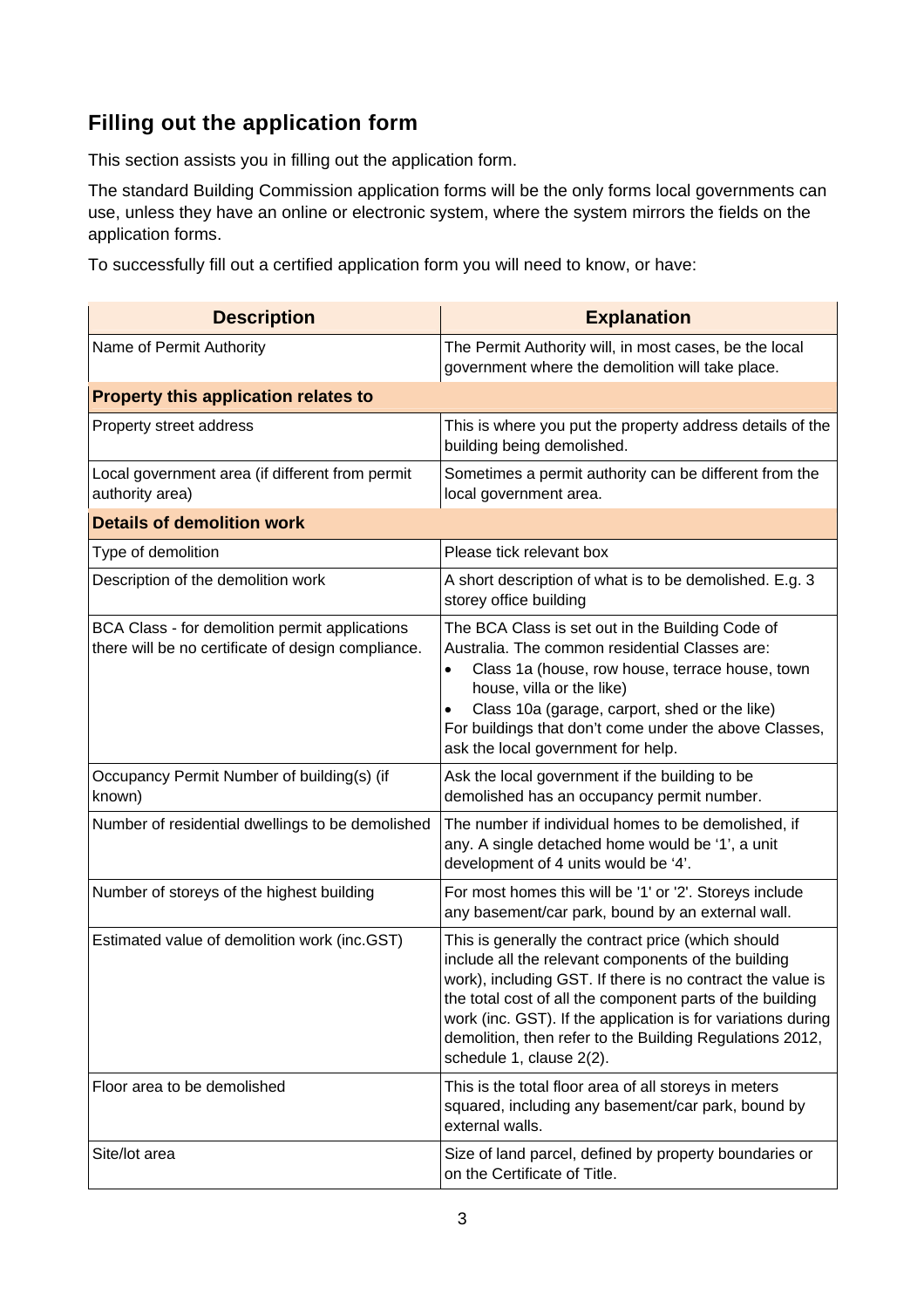| <b>Owners Details</b>                                                                                                                                                                                                                                                     |                                                                                                                                                                                                                                                                                                                                                                                                                                                   |  |  |
|---------------------------------------------------------------------------------------------------------------------------------------------------------------------------------------------------------------------------------------------------------------------------|---------------------------------------------------------------------------------------------------------------------------------------------------------------------------------------------------------------------------------------------------------------------------------------------------------------------------------------------------------------------------------------------------------------------------------------------------|--|--|
| Owners details                                                                                                                                                                                                                                                            | An owner in relation to freehold land is defined as<br>someone who is the registered proprietor of the land, or<br>the State, or a person who has either:<br>a leasehold interest, that allows them to undertake<br>building work,<br>An interest as purchaser under a contract,<br>$\bullet$<br>A freehold interest in the land,<br>$\bullet$                                                                                                    |  |  |
|                                                                                                                                                                                                                                                                           | EACH owner of the land must sign the application form.<br>This is to ensure that all owners know what is<br>happening to their land.<br>Owners can authorise someone else to sign on their<br>behalf. The person who is authorised to sign on behalf<br>of the owner must provide evidence of the legal<br>authorisation.                                                                                                                         |  |  |
| <b>Demolition Contractor Details</b>                                                                                                                                                                                                                                      |                                                                                                                                                                                                                                                                                                                                                                                                                                                   |  |  |
| Demolition contractor details                                                                                                                                                                                                                                             | The demolition contractor must sign this section. If the<br>demolition contractor is a corporation then an officer or<br>agent can sign.                                                                                                                                                                                                                                                                                                          |  |  |
| <b>Applicant Details</b>                                                                                                                                                                                                                                                  |                                                                                                                                                                                                                                                                                                                                                                                                                                                   |  |  |
| Applicant details                                                                                                                                                                                                                                                         | The applicant can be anyone, most likely the builder or<br>owner. If they are the owner or demolition contractor,<br>they don't need fill in their details again.                                                                                                                                                                                                                                                                                 |  |  |
| <b>Statement</b>                                                                                                                                                                                                                                                          |                                                                                                                                                                                                                                                                                                                                                                                                                                                   |  |  |
| 1. All prescribed information is provided<br>2. In accordance with s.21 of the Building Act<br>2011,<br>All prescribed authorities have been<br>$\circ$<br>obtained, and have been or are being<br>complied with; and<br>All prescribed notifications have been<br>given. | This is everything in this checklist relevant to the<br>1.<br>application.<br>2.<br>All authorities and notifications are listed in the<br>attached checklist. Only the notifications need to be<br>obtained for an uncertified application. However,<br>your application will be dealt with faster if you can<br>obtain the authorities as well. Evidence of any<br>authorisations and required notifications must<br>accompany the application. |  |  |
| 3. If the proposed demolition work will encroach<br>on other land, all consents or court orders have<br>been obtained                                                                                                                                                     | Evidence must be provided. Tick relevant box.<br>3.<br>Further information in checklist                                                                                                                                                                                                                                                                                                                                                           |  |  |
| 4. If the proposed building work will adversely<br>affect other land, all consents or court orders<br>have been obtained.                                                                                                                                                 | Evidence must be provided. Tick relevant box.<br>4.<br>Further information in checklist.                                                                                                                                                                                                                                                                                                                                                          |  |  |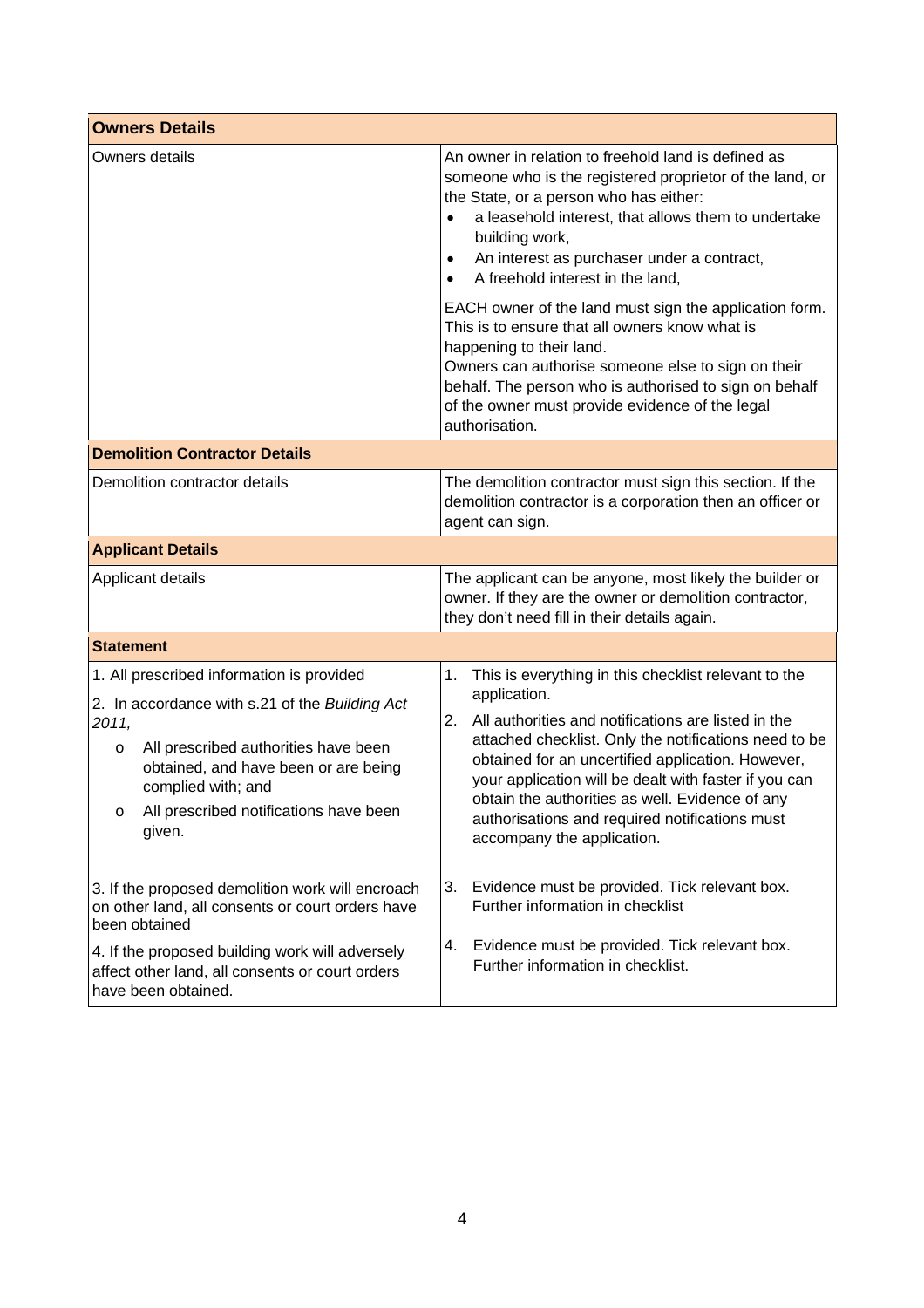## **Checklist**

The follow needs to accompany a demolition permit application.

| <b>Tick</b> | <b>Item</b>                                      | <b>Explanation</b>                                                                                                                                                                                                                                            |
|-------------|--------------------------------------------------|---------------------------------------------------------------------------------------------------------------------------------------------------------------------------------------------------------------------------------------------------------------|
|             | All prescribed authorities have been<br>obtained | The authorities below (relevant to your application) are<br>needed before you lodge your application.<br>If the demolition work is defined as 'development'<br>under s.4 of the Planning and Development Act 2005<br>each relevant approval under the Act;    |
|             |                                                  | If the building work involves construction, alteration or<br>$\bullet$<br>extension of an aquatic facility (under regulation 4 of<br>the Health (Aquatic Facilities) Regulations 2007), an<br>approval given under Part 2 Division 1 of those<br>regulations; |
|             |                                                  | If the building work involves the construction or<br>$\bullet$<br>installation of any apparatus for the treatment of<br>sewerage (defined in Health Act 1911 s.3(1)), the<br>approvals required under s.107(2) of that Act;                                   |
|             |                                                  | An approval required under regulation 12(2) of the<br>$\bullet$<br>Local Government (Uniform Local Provisions)<br>Regulations 1996 - crossings from public to private<br>land;                                                                                |
|             |                                                  | If the work is near/over a sewer or water main, the<br>$\bullet$<br>consent(s) required under the following laws:                                                                                                                                             |
|             |                                                  | o The Country Areas Water Supply Act 1947,<br>s.43B;                                                                                                                                                                                                          |
|             |                                                  | o The Country Towns Sewerage Act 1948, s.42;                                                                                                                                                                                                                  |
|             |                                                  | o The Metropolitan Water Supply, Sewerage, and<br>Drainage Act 1909, s.50A(1) or 66(1)                                                                                                                                                                        |
|             | Heritage notifications                           | Only those notifications relevant to the application need to<br>be obtained.                                                                                                                                                                                  |
|             |                                                  | Notification must be given to the Heritage Council of<br>Western Australia that includes the name, address and                                                                                                                                                |
|             |                                                  | contact number of the applicant and name of the permit                                                                                                                                                                                                        |
|             |                                                  | authority to which the application is made, if the place the<br>application relates to:                                                                                                                                                                       |
|             |                                                  | o a Heritage Agreement (under Heritage Act s.29);<br>Is entered in the Register of Heritage Places<br>O<br>(established under the Heritage Act s46);<br>Is subject to a Conservation Order (under<br>O                                                        |
|             |                                                  | Heritage Act s.59);<br>Is subject to an Order in Council (under Heritage<br>O<br>Act s80).                                                                                                                                                                    |
|             | Occupational Health and Safety                   | Notification under the Occupational Safety and Health                                                                                                                                                                                                         |
|             | notification                                     | Regulations 1996, regulation 3.119                                                                                                                                                                                                                            |
|             | Utilities notifications                          | Notification must be given to each person/company that<br>provides to the demolition property:                                                                                                                                                                |
|             |                                                  | Electricity<br>$\circ$                                                                                                                                                                                                                                        |
|             |                                                  | Gas<br>$\circ$                                                                                                                                                                                                                                                |
|             |                                                  | Telephone<br>$\circ$<br><b>Water services</b><br>$\circ$                                                                                                                                                                                                      |
|             |                                                  |                                                                                                                                                                                                                                                               |